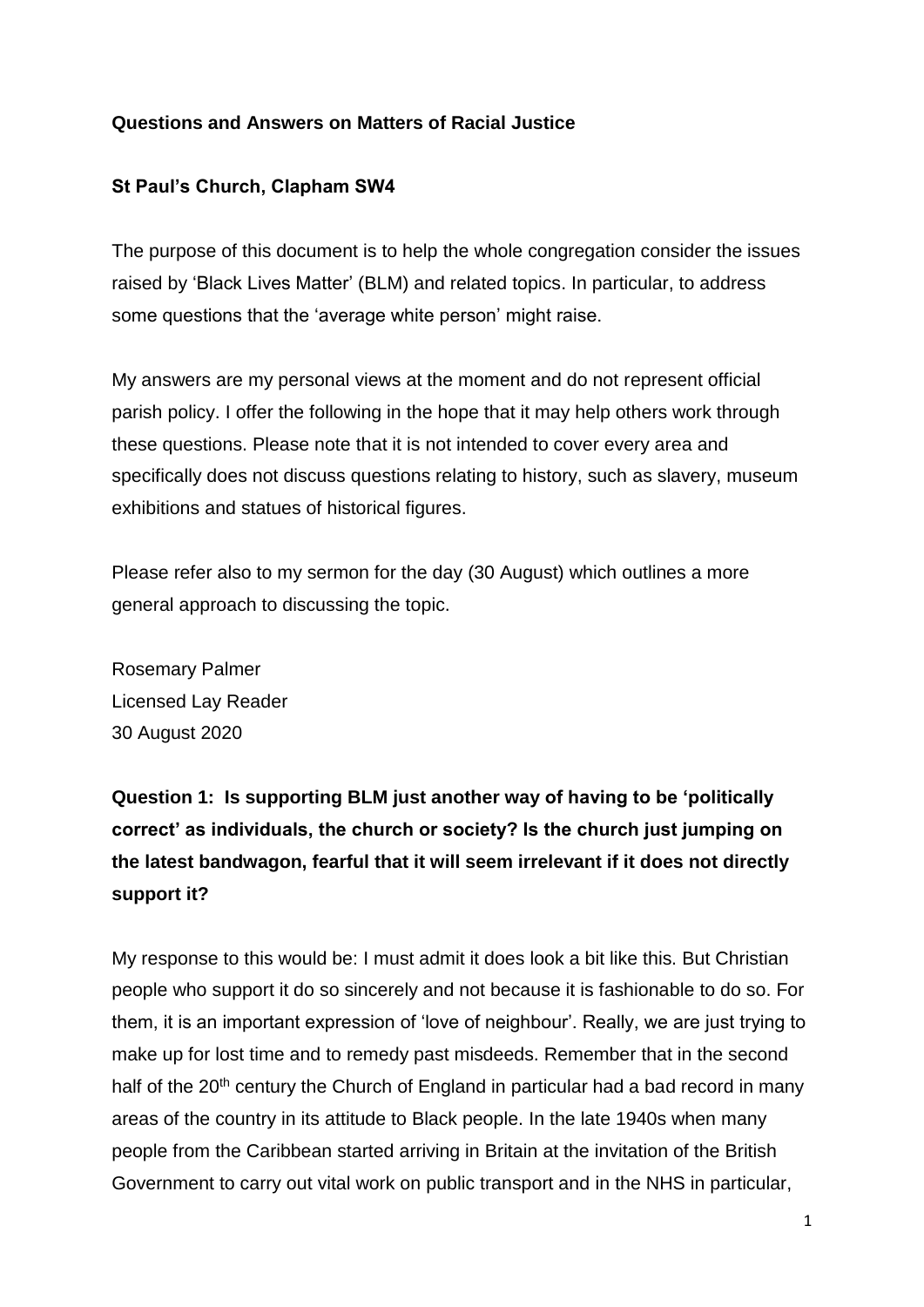they were often actively turned away and discouraged from attending many Anglican parish churches. They were told to go 'down the road' to another church 'more suitable for them.' This, to people whose countries had been evangelised by mission agencies from the 'mother country' and told that Britain was a great place.

Despite this, there were always Christian clergy, theologians and lay people from various backgrounds who did care deeply about racial injustice and did their best to get the issue onto the radar of the various denominations. This was often done on an ecumenical basis, eg the British Council of Churches as it then was. Nowadays the organisation Churches Together in Britain and Ireland continues that work. But if you will pardon the choice of words, racial justice has always been a 'minority interest' in the Church of England.

### **Question 2: Isn't this all rather political? Do we as a church (whether national or local) need to get involved in it? Won't it be divisive?**

My answer would be: well, it is true it is political with a small p. I don't think it is party political. Of course the different political parties have different analyses of the issues and how best to deal with them. However, more or less every issue of everyday life that affects us all (unemployment, education, poverty, the environment, the health service) could be considered political in a general sense. Unless the church is going to talk only about 'spiritual' issues, the question of racial injustice needs to be addressed along with other areas. We all need to exercise a spirit of love, tact and empathy to hold this discussion in a productive way, so that we can come to a greater mutual understanding of the issues and how to deal with them. It is not fair to black people who are at a disadvantage to prefer a superficial calm just to avoid the majority white people feeling uncomfortable.

## **Question 3: Aren't there bigger issues the country as a whole has to deal with now, eg the economic recovery, unemployment, rebuilding the NHS, young people and their education?**

My answer would be ... yes, but these issues affect black people as well as white people, people who have a lower income, who find it harder to get a job etc. And we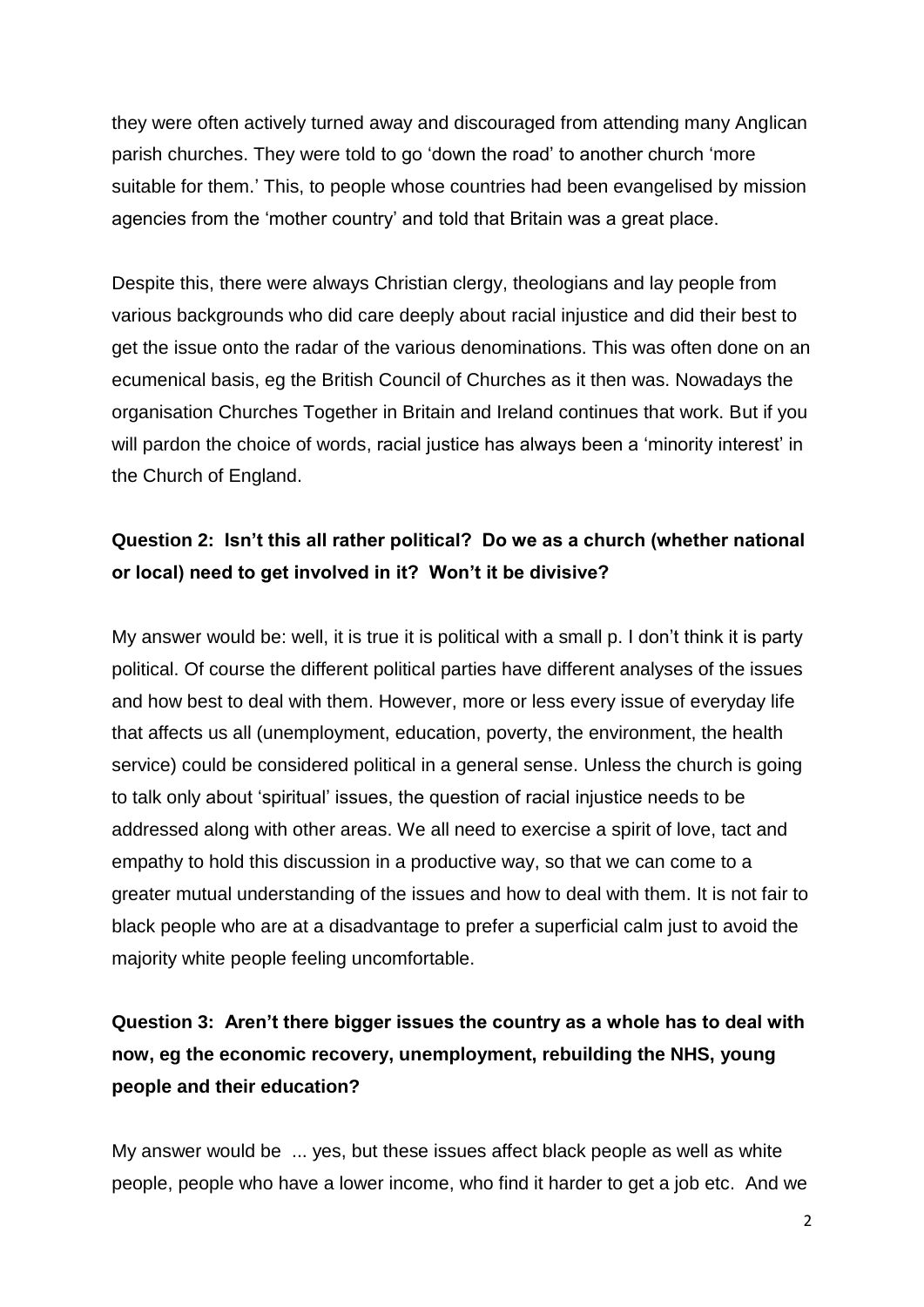must remember that proportionately more BME people have died as a result of Covid-19; one reason being that there is a high proportion of BME people working in the NHS and other frontline roles. It would be terrible if once more black people were pushed to the back of the queue.

## **Question 4: Do I have to agree with everything BLM stands for in order to work for racial justice?**

My answer would be no. Some people are aware that BLM officially includes (at any rate in the USA) the demand to 'defund the police' which I personally find puzzling and unnecessary. The police, like any public service, need proper funding. The challenge is to ensure that no police officer behaves in a racist manner and if they do, that they be dealt with appropriately.

It is interesting that black opinion, like white opinion, on this matter, covers a range of views. Patrick Hutchinson, a black man and BLM demonstrator who came to prominence for carrying Bryn Male an injured white man, and counter-demonstrator to safety in a recent march has founded a group called United to Change and Inspire. A website has been set up<https://utcai.co.uk/>where you can read more.

To acknowledge that aspects of BLM are not universally accepted by all black people, I was interested to read a newspaper article written by columnist Sherelle Jacobs who argued that BLM was an agent of Communism. She suggested that the best way to ensure better treatment for black people was to encourage black middle class people to earn more and thereby benefit everyone by spending more.

### **Question 5: Is it really true that black people suffer as much injustice as they say? And can't we say that 'All Lives Matter'?**

The answer to the first question is: yes, black people do suffer as much injustice as they say – and more (much is not reported). Following the news in the UK alone gives you many examples of how black people face discrimination far more often than white people. Numerous cases of 'every day racism', whether by passing strangers in the street, security guards, the police, landlords and others, occur.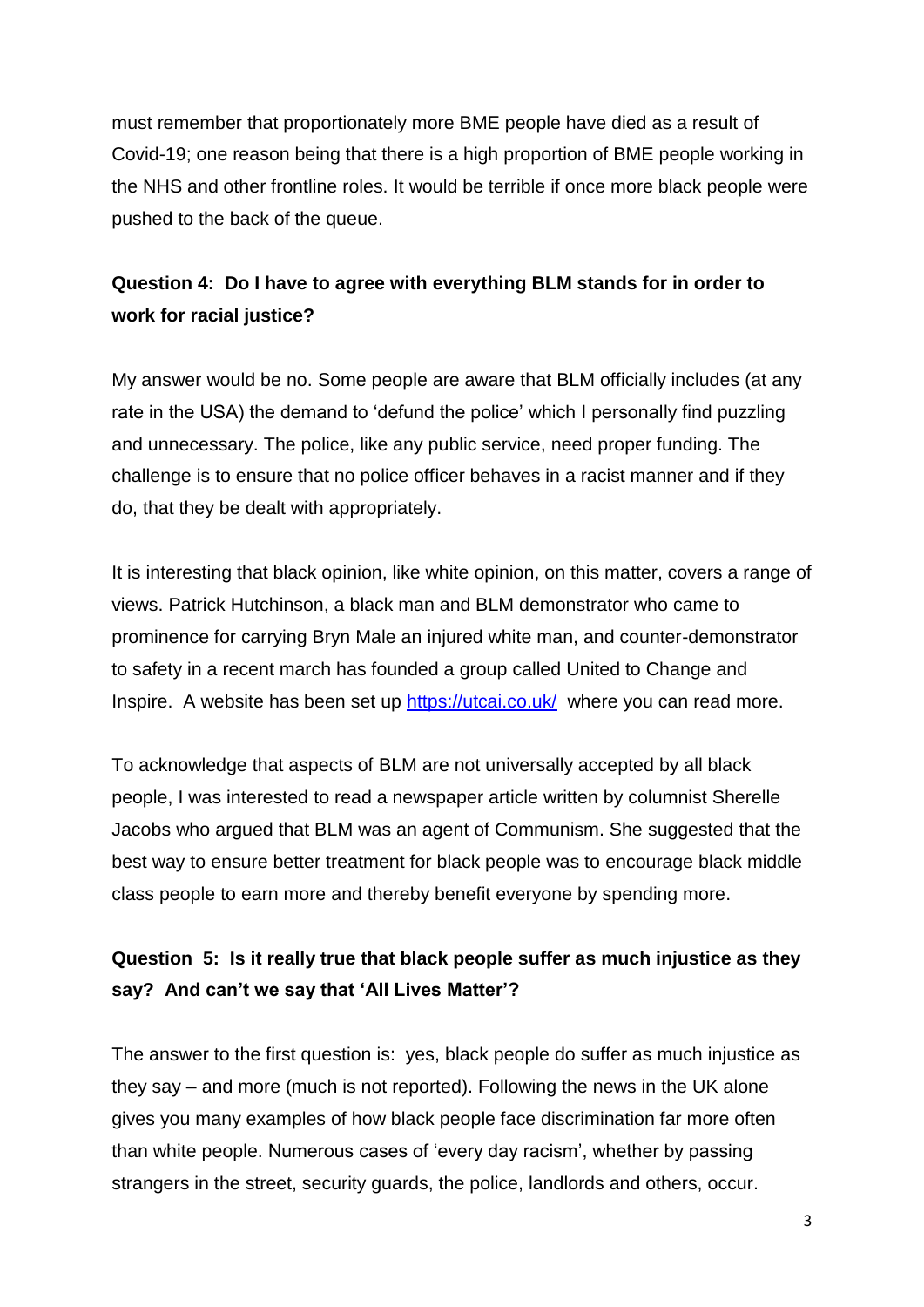Sadly the existence of the Equality Act 2010 and the recommendations of six official reports and enquiries on key institutions produced in the last 20 years have not been as effective as we would wish. This is one reason why black parents have to give 'The Talk' to their children at what they decide is a suitable age, in order to explain how to deal with the sort of comments and actions they are likely to encounter, due to no fault of their own, but based solely on the colour of their skin.

You may have heard of the phrase 'white privilege', a term which originated in the USA. I prefer to use the phrase 'white advantage'. It refers to the difference in everyday experience of white and black people. When I, a white woman, go into a shop, I can walk round and look at things and go out not having bought anything without fearing that a security guard is going to ask to search my bag to see if I have stolen anything. If I go out for a drive in my car, or travel abroad, I don't expect to be stopped for no reason on the road, or for my passport to be given more than a cursory inspection at the border.

Yet black people in these same situations know that they may be stopped needlessly to have their bag searched, are quite likely to be stopped in their car, especially if they are young and male, or will have their passport scrutinised much more carefully than a white person's passport. You can see many examples of this reported in the press. So in other words, black people have much more to contend with in their daily lives. We white people don't have to think about being white. It is 'normal', it is, so to speak, the 'default' standard in society and therefore anyone who is white automatically has an easier life. But black people don't seem to 'fit in' automatically. They 'look different' and this is seen as sufficient reason to behave differently towards them, leading often to discriminatory treatment.

While it is true that fundamentally of course, all lives do matter, unfortunately this is a phrase that has been adopted by those who are positively opposed to race equality. So it is not open for us to use it as a slogan, without the risk of misunderstanding. As has been said by a supporter of BLM: All lives do matter, but black lives seem to matter less than white lives.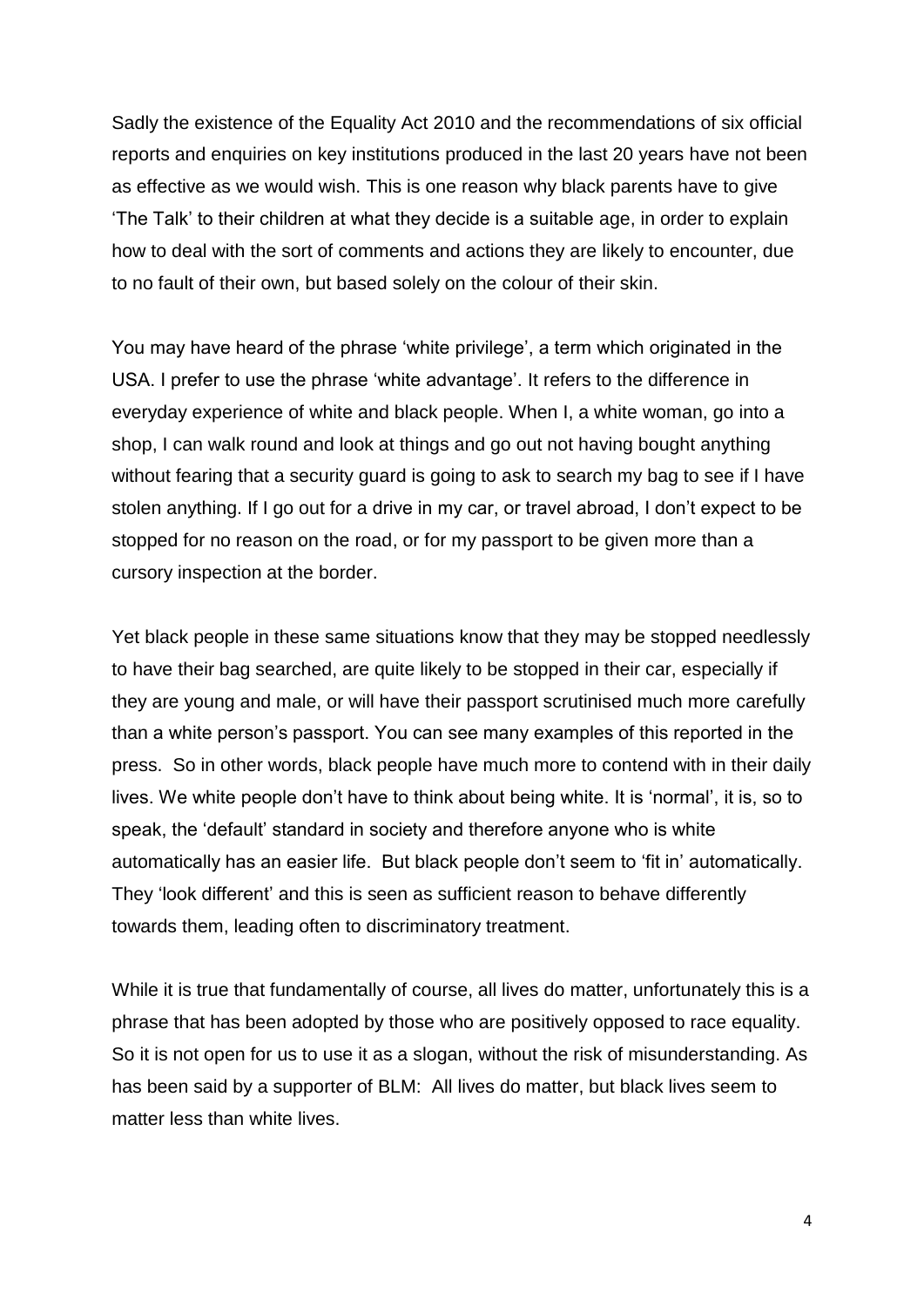## **Question 6: Is there really such a thing as institutional or structural racism? If so, does it make everyone who is part of that organisation automatically racist?**

My response would be: there is such a thing as structural or institutional racism and one must be prepared to find it in any organisation whenever an unthinking approach is taken towards issues of racial justice. One example is in the staffing of organisations. Bearing in mind that it is usually white people who hold the positions of power in most organisations, or the majority of positions of power, investigations have shown that a natural (or 'unconscious' bias) in areas such as recruitment, promotion, education and training lead to those in power appointing those who 'look like them', unless they deliberately take a step back and carefully analyse their work for bias. Often this is not deliberate. However, as it harms the prospects of Black people, steps need to be taken to redress this bias. This can be difficult to do, as once a certain way of doing things is entrenched in an organisation, people tend to think it is 'normal' and are reluctant to change. 'If it ain't broke, don't fix it' .But from the point of view of black people, the system *is* broken and *does* need fixing.

These kind of invisible barriers, which do not affect white people and which they may be unaware of, are what we mean by structural, institutional or systemic racism. It has the effect that black people are unable to participate or contribute as they otherwise would.

Personally I do not think that all people who are associated with an organisation that can be seen to be institutionally racist are automatically racist themselves. However, there is a risk that unless they take whatever actions are available to them to combat the racism they see (ie take an active anti-racist stance), they may be complicit in the ongoing disadvantage experienced by black people. Whether or not they are complicit could depend on their level in the organisation, ie if they are a junior member of staff with no power to influence policy or procedures, or a more senior person, a decision maker, who could use their influence to start to deal with the problems that have come to light.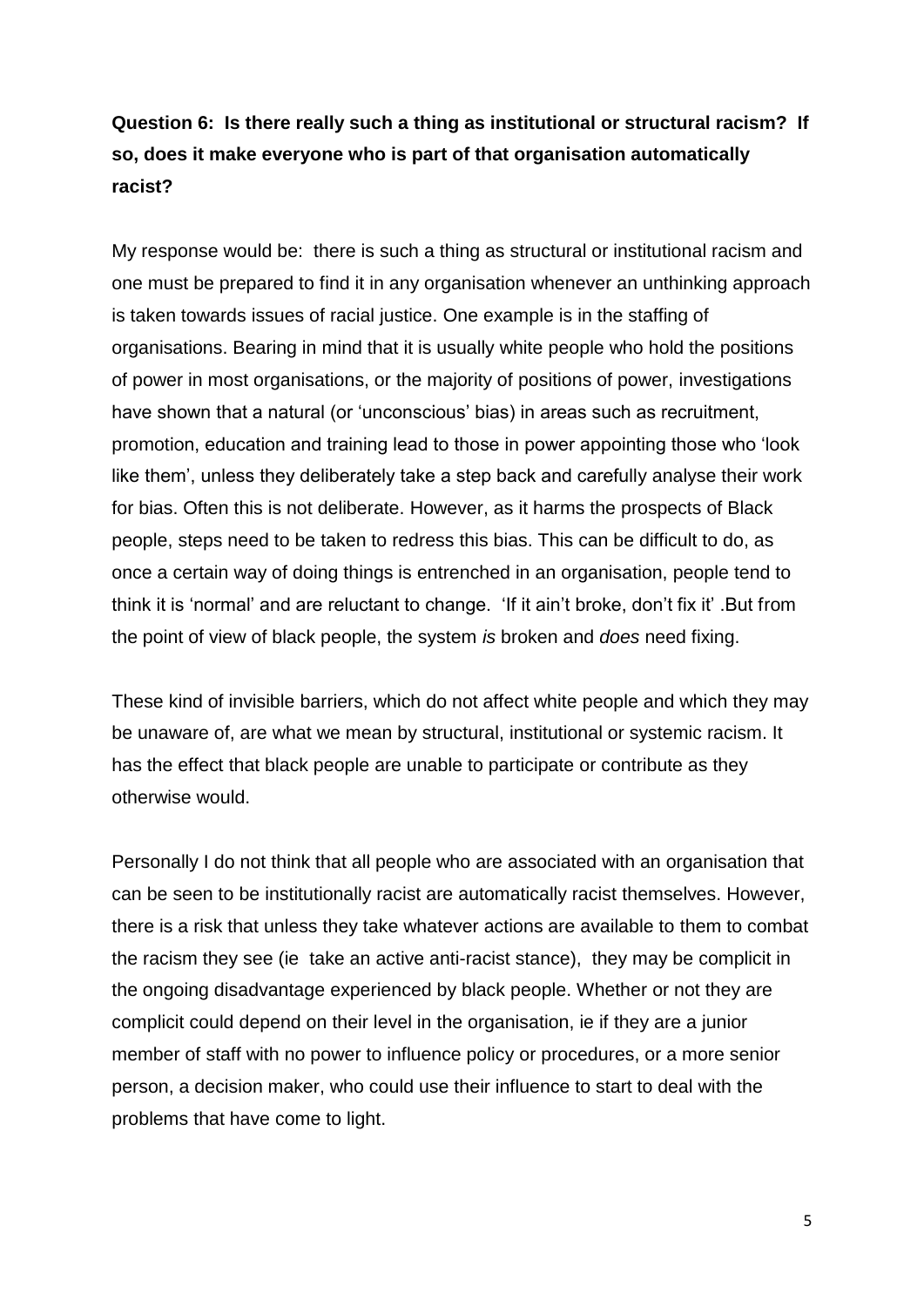It has been said that it is not the individual who is racist (except in very clear cases, eg membership of outlawed racist organisations) but the behaviour - implicit, explicit, conscious or unconscious – which is racist. This view may be helpful in preventing white people who are starting to think about these issues being overwhelmed with guilt unnecessarily. And of course we must remember that certain types of words, actions and behaviour have been ruled unacceptable under the terms of the Equality Act 2020, which covers all types of discrimination and related issues for many people, not just black people.

One could argue, using the well-known phrase 'Hate the sin, but love the sinner', that while we hate racist actions, we should not denounce the person who commits them without giving them a chance to speak and explain themselves. For Christians, racism, like other evils, is a sin, and needs repentance and forgiveness. Of course one can also talk about 'sins of omission' and 'sins of commission', and in this area, it is easy to be negligent in not taking action where one can.

**Question 7: I (a white person) honestly do not think I am racist. I never deliberately harm or discriminate against a black person. Isn't that sufficient? If everyone (all white people) behaved well, we would not need these campaigns.**

My answer would be: Well, it is true that if everyone behaved better, the world would certainly be a better place for everyone, black and white alike. But years of wellintentioned white people 'standing by' has held back changes which are badly needed to remedy injustice. If personal circumstances permit, I would suggest that white people need to think what actions they can take (not just going on a march) which could help 'level the playing field'. It is sadly not enough to be neutral on these issues, or 'non-racist'. As many white people as possible need to be 'anti-racist' ie actively promote racial justice.

**Question 8: Does the emphasis on increasing the visibility of black people and enabling their contribution mean that white people should take a back seat and stop contributing?**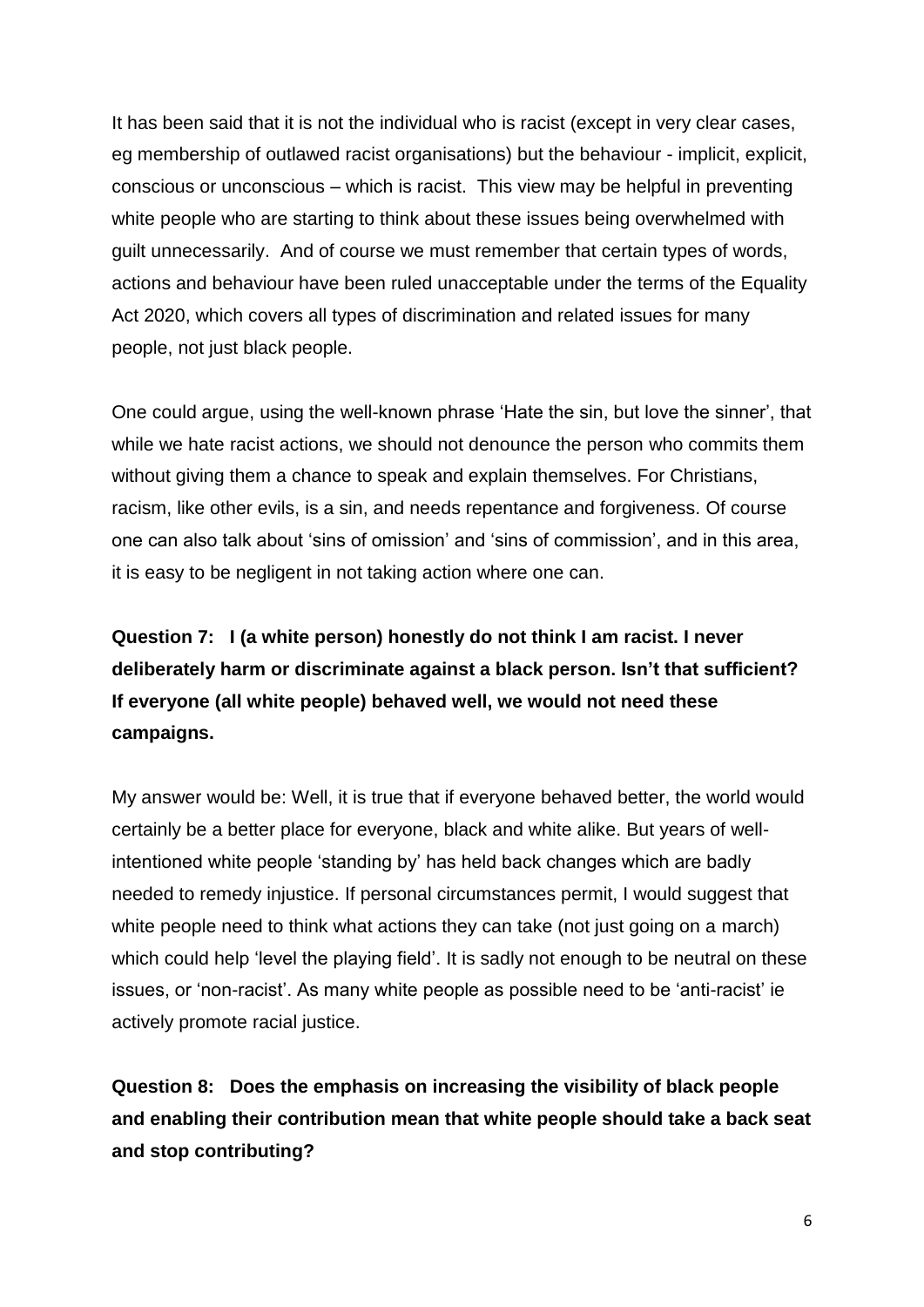My answer would be: some white people might feel called to make this kind of gesture – you might call it a 'boycott' of unjust structures, for example. But I take the view that everyone's contribution is of value and that a white person standing down will not of itself encourage more black people to come forward. We need to affirm and support black people and address their concerns, while not devaluing white people or the contribution they make. Every person has their own gifts which can be used to support others and give glory to God.

White people can in addition become 'allies' of black people and their organisations, in supporting the work to challenge and do away with injustice. In that way they help but do not take over.

# **Question 9: Shouldn't roles be filled on the basis of the person's capability rather than race? Are we in danger of a kind of tokenism, appointing a black person just for the sake of it?**

My answer would be: providing the person is capable and/or has the potential, it is good to appoint someone to redress any imbalance. (It can also be the case that a white person has been appointed to a job because of 'who they know', and their skills and suitability have not been objectively assessed).

## **Question 10: Isn't this all talk? What about action? How are we going to get things to change, including at St Paul's Church in Clapham?**

This is the key question. I suggest these possibilities:

- Continue to talk to each other, whether to other white people, other black people or in a mixed pair or group. Share stories and experiences and relate how your own views have developed and perhaps changed over the years
- Read the book 'We need to talk about Race' by Ben Lindsay. It is highly recommended, about the experience of black people in white majority churches, with points to ponder from various viewpoints. It is an easy way for white people to find out about the experience of black people.